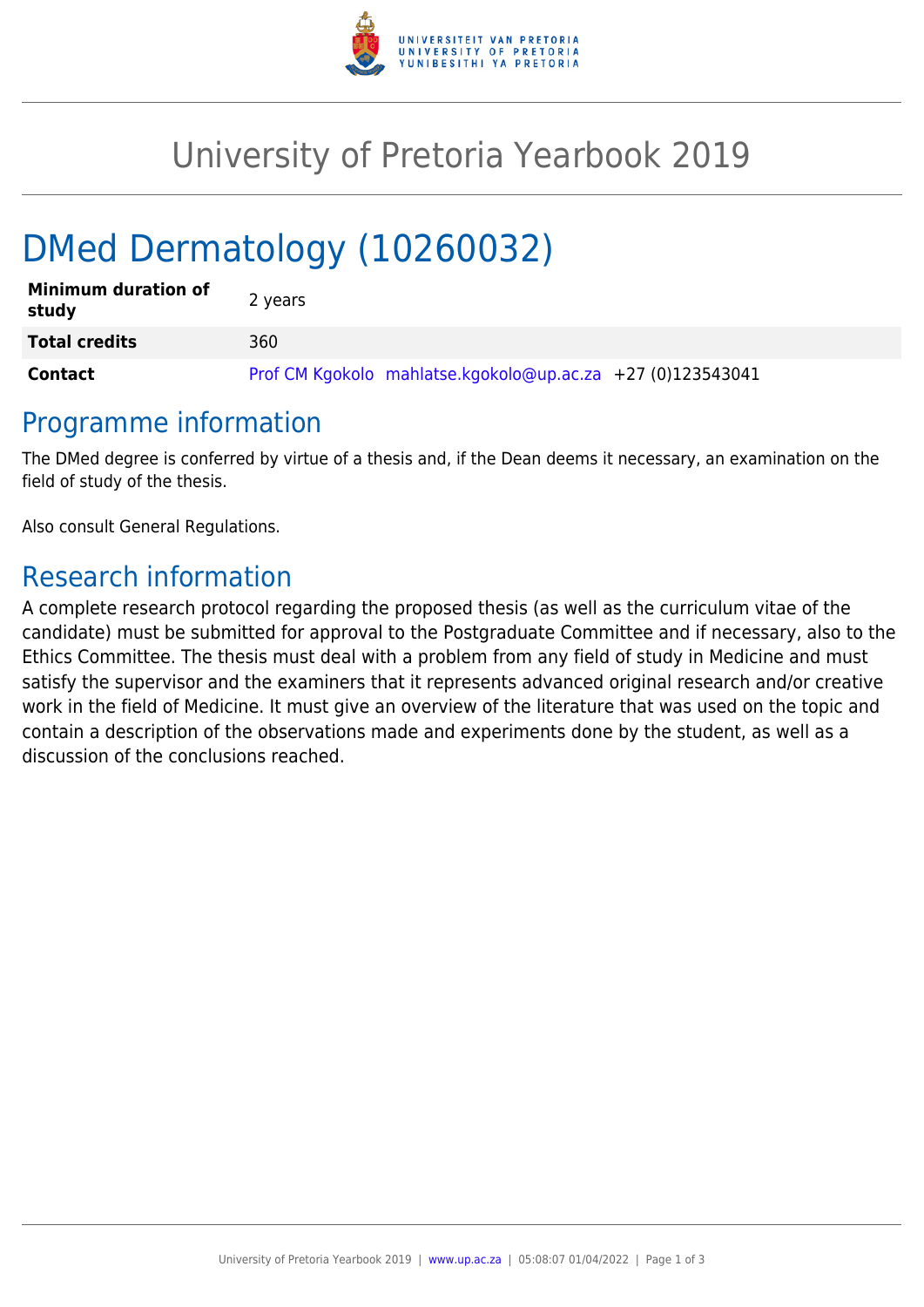

## Curriculum: Year 1

**Minimum credits: 360**

#### **Core modules**

[Thesis: Dermatology 990](https://www.up.ac.za/parents/yearbooks/2019/modules/view/DER 990) (DER 990) - Credits: 360.00